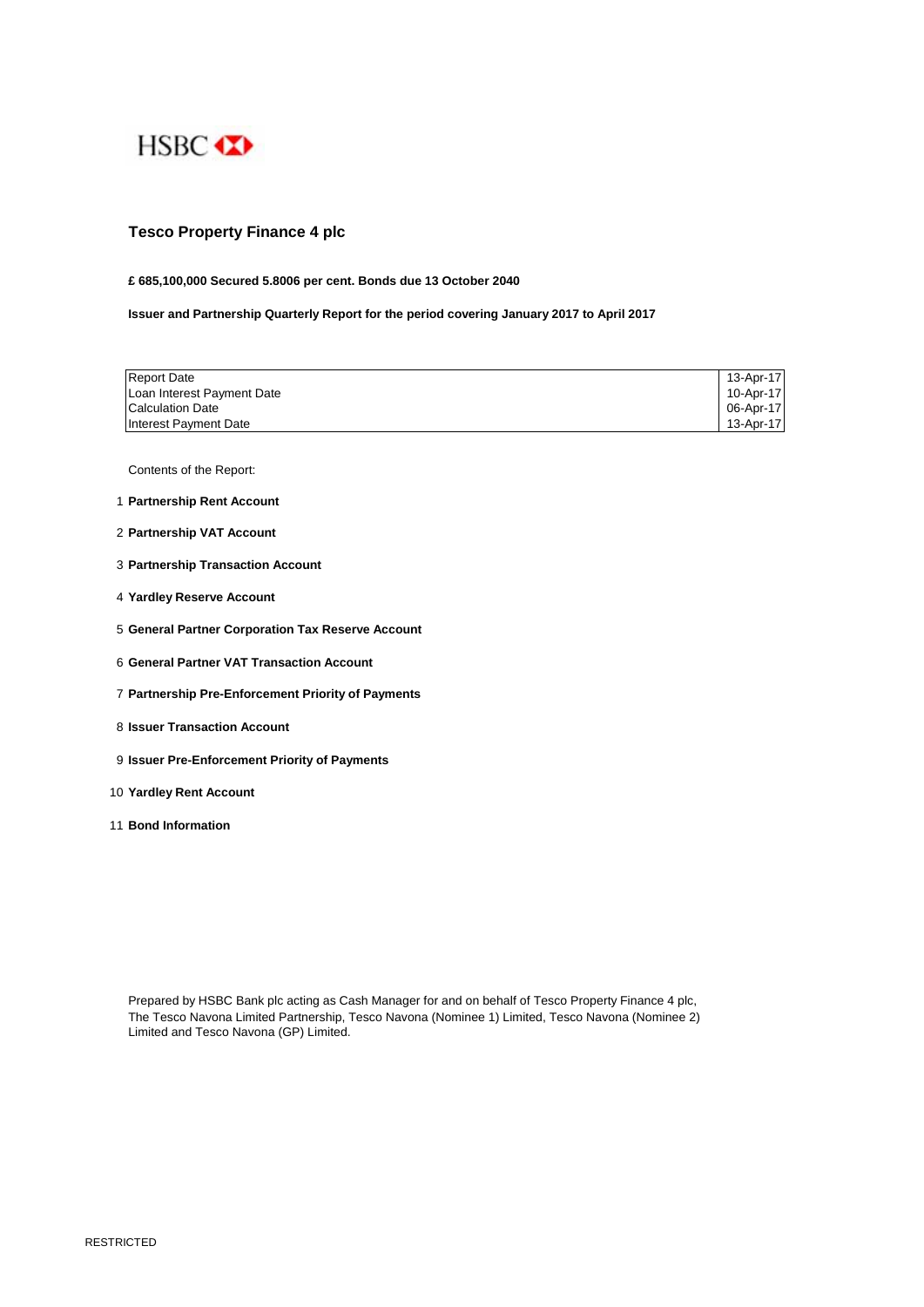# **1. Partnership Rent Account**

|           | Opening Balance                    | 5.000.00 Cr     |       |
|-----------|------------------------------------|-----------------|-------|
| DATE      | <b>ENTRY DETAILS</b>               | AMOUNT (£)      | CR/DR |
|           |                                    |                 |       |
| 23-Mar-17 | Rent                               | 8,699,274.29 Cr |       |
| 10-Apr-17 | To Partnership Transaction Account | 8,699,274.29 Dr |       |
|           | Closing Balance                    | 5.000.00 Cr     |       |
|           |                                    |                 |       |

### **2. Partnership VAT Account**

|             | Opening Balance        | 2,190,616.52 Cr |       |
|-------------|------------------------|-----------------|-------|
| <b>DATE</b> | <b>ENTRY DETAILS</b>   | AMOUNT (£)      | CR/DR |
|             |                        |                 |       |
| 09-Jan-17   | SAVILLS (UK) LIMTED    | 6,121.61 Cr     |       |
| 13-Jan-17   | SAVILLS (UK) LIMTED    | 1.194.54 Cr     |       |
| 27-Jan-17   | SAVILLS (UK) LIMTED    | 613.44 Cr       |       |
| 31-Jan-17   | <b>HMRC</b>            | 1,863,173.93 Dr |       |
| 06-Feb-17   | SAVILLS (UK) LIMTED    | 7,588.80 Cr     |       |
| 10-Feb-17   | SAVILLS (UK) LIMTED    | 614.00 Cr       |       |
| 17-Feb-17   | SAVILLS (UK) LIMTED    | 375.00 Cr       |       |
| 24-Feb-17   | SAVILLS (UK) LIMTED    | 450.00 Cr       |       |
| 06-Mar-17   | SAVILLS (UK) LIMTED    | 5,674.41 Cr     |       |
| 13-Mar-17   | SAVILLS (UK) LIMTED    | 801.64 Cr       |       |
| 13-Mar-17   | SAVILLS (UK) LIMTED    | 1,788.47 Cr     |       |
| 24-Mar-17   | <b>Tesco Stores</b>    | 1,871,710.17 Cr |       |
| 24-Mar-17   | SAVILLS (UK) LIMTED    | 8.381.15 Cr     |       |
| 31-Mar-17   | SAVILLS (UK) LIMTED    | 17.717.10 Cr    |       |
| 07-Apr-17   | SAVILLS (UK) LIMTED    | 5,251.31 Cr     |       |
|             | <b>Closing Balance</b> | 2,255,724.23 Cr |       |

### **3. Partnership Transaction Acc**

|             | Opening Balance             | 445.706.64 Cr            |       |
|-------------|-----------------------------|--------------------------|-------|
| <b>DATE</b> | <b>ENTRY DETAILS</b>        | AMOUNT (£)               | CR/DR |
|             |                             |                          |       |
| 07-Jan-17   | <b>Credit Interest</b>      | $\overline{\phantom{a}}$ | lCr   |
| 10-Apr-17   | <b>Transfer from Rent</b>   | 8,699,274.29 Cr          |       |
| 10-Apr-17   | <b>Trustee Fee</b>          | 1,500.00 Dr              |       |
| 10-Apr-17   | Ongoing Fee                 | 64,523.00 Dr             |       |
| 10-Apr-17   | Expenses                    | 13.259.83 Dr             |       |
| 10-Apr-17   | Partnership Swap payment    | 854,815.63 Cr            |       |
| 10-Apr-17   | Partnership Debt            | 10,303,224.14 Dr         |       |
| 10-Apr-17   | <b>Yardley Rent Account</b> | 912.941.37 Cr            |       |
| 10-Apr-17   | Property Pool Manager Fee   | 84.524.31 Dr             |       |
|             | Closing Balance             | 445.706.64 Cr            |       |

## **4. Yardley Reserve Account**

|             | Opening Balance        | 262.152.93 Cr |       |
|-------------|------------------------|---------------|-------|
| <b>DATE</b> | <b>ENTRY DETAILS</b>   | AMOUNT (£)    | CR/DR |
| 06-Apr-17   | <b>Expense Payment</b> | 3,600.00 DR   |       |
|             |                        |               |       |
|             | Closing Balance        | 258,552.93 Cr |       |
|             |                        |               |       |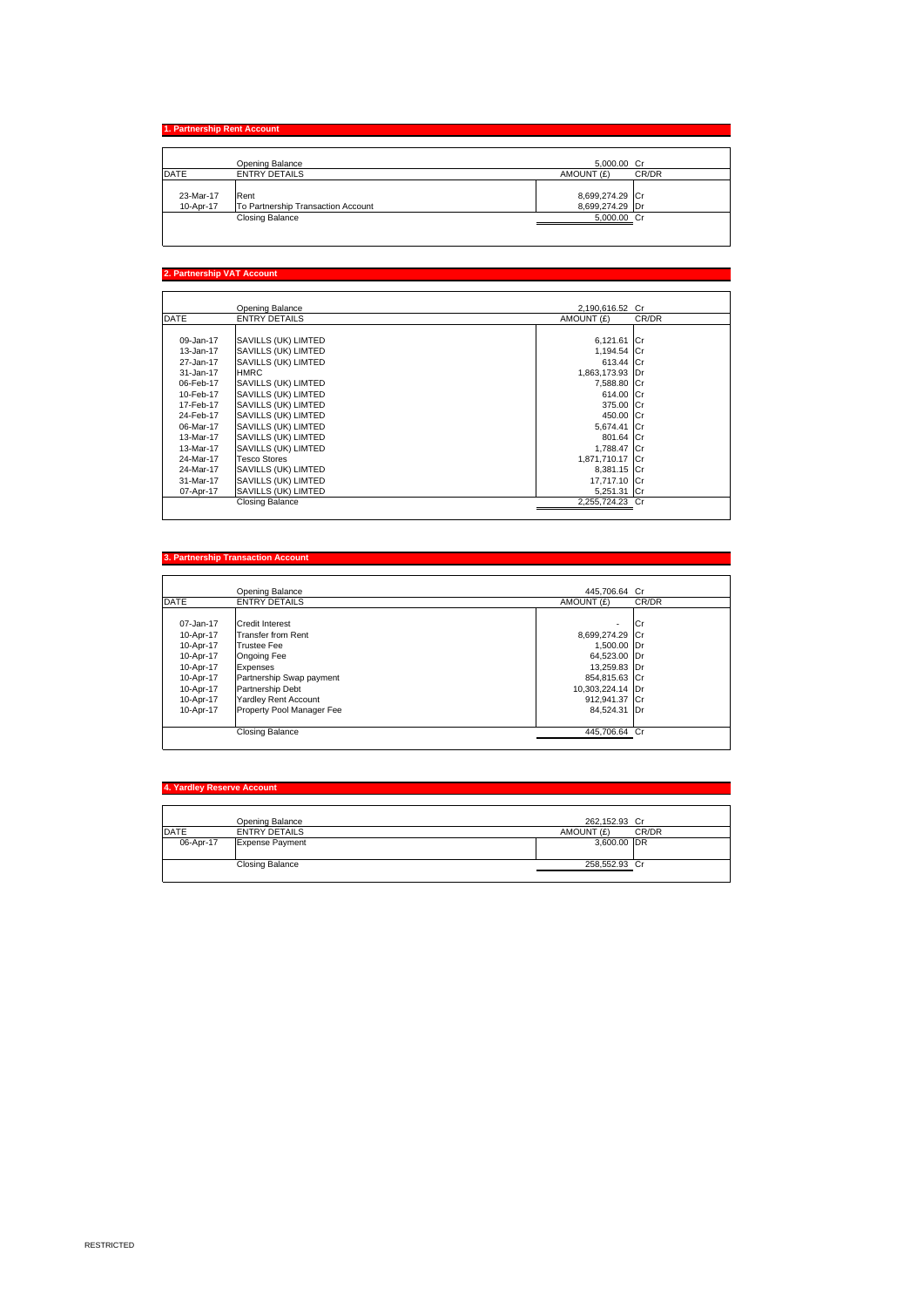|             | Opening Balance        | 310,121.34 Cr       |
|-------------|------------------------|---------------------|
|             |                        |                     |
| <b>DATE</b> | <b>ENTRY DETAILS</b>   | AMOUNT (£)<br>CR/DR |
|             |                        |                     |
|             |                        |                     |
|             | <b>Closing Balance</b> | 310,121.34 Cr       |

## **6. General Partner VAT Transaction Account**

|             | Opening Balance        | 0.00 Cr    |       |
|-------------|------------------------|------------|-------|
| <b>DATE</b> | <b>ENTRY DETAILS</b>   | AMOUNT (£) | CR/DR |
|             |                        |            |       |
|             |                        |            |       |
|             | <b>Closing Balance</b> | 0.00       |       |

|             | Expense Reserve Ledger - Max GBP 500,000.00 |                     |  |
|-------------|---------------------------------------------|---------------------|--|
|             | Opening Balance                             | 467,376.09 CR       |  |
| <b>DATE</b> | <b>ENTRY DETAILS</b>                        | AMOUNT (£)<br>CR/DR |  |
|             |                                             |                     |  |
|             |                                             |                     |  |
|             |                                             |                     |  |
|             | Closing Balance                             | 467.376.09 Cr       |  |

#### **7. Partnership Pre-Enforcement Priority of Payr**

|           |                                                                               | <b>Funds Paid Out of</b> | <b>Funds Received into</b> |
|-----------|-------------------------------------------------------------------------------|--------------------------|----------------------------|
| Date      |                                                                               | account (£)              | account (£)                |
| 10-Apr-17 |                                                                               |                          |                            |
|           | <b>Partnership Available Funds</b>                                            |                          |                            |
|           |                                                                               |                          |                            |
|           | a Rental Income                                                               |                          | 8,699,274.29               |
|           | b Funds from Yardley Accounts                                                 |                          | 912,941.37                 |
|           | c Funds from Issuer under Partnership Swaps                                   |                          | 10,016,573.00              |
|           | d From Partnership VAT Account                                                |                          |                            |
|           | e From Partnership Disposal Proceeds Account                                  |                          |                            |
|           | f From Partnership Insurance Proceeds Account                                 |                          |                            |
|           | g Interest received by the Partnership Accounts and Rent Account              |                          |                            |
|           | h Eligible Investment Earnings by Partnership                                 |                          |                            |
|           | Advance under Committed Subordinated Loan Agreement                           |                          |                            |
|           | j Advance from Drawdown of Yardley Reserve Loan                               |                          |                            |
|           | k Net proceeds of a CPO Disposal or a Mortgage Property                       |                          |                            |
|           | From 3rd anniversary of Closing, funds from Yardley Reserve Loan Ledger       |                          |                            |
|           | m Net proceeds of a disposal of a Mortgage Property                           |                          |                            |
|           | n Any other sums standing to the credit of the Partnership Transaction Ac     |                          |                            |
|           | Partnership Pre-Enforcement Priority of Payments                              |                          |                            |
|           | a Partnership Security Trustee Fees                                           | 1,500.00                 |                            |
|           | b Issuer Security Trustee Fee, Bond Trustee, operating expenses of the Issuer | 50,700.00                |                            |
|           | (Ongoing Partnership Facility Fee)                                            |                          |                            |
|           | c Partnership Operating Expenses excluding GP UK Tax                          | 10,135.00                |                            |
|           | d Partnership Operator Fee                                                    | 857.63                   |                            |
|           | d Property Advisor Fee (Annual 30K)                                           |                          |                            |
|           | d Nominees Corporate Services Provider Fee                                    | 2,267.20                 |                            |
|           | d Nominees Holdco Corporate Services Provider Fee                             |                          |                            |
|           | d PL Propco Corporate Services Provider Fees                                  |                          |                            |
|           | d Nominees Side Letter payments                                               |                          |                            |
|           | d Nominees Holdco Side Letter payments                                        |                          |                            |
|           | d Account Bank Fee                                                            |                          |                            |
|           | d Cash Manager Fee                                                            |                          |                            |
|           | d Yardley Cash Manager Fee                                                    |                          |                            |
|           |                                                                               |                          |                            |
|           | d Issuer Account Bank, PPA CM, CSP Fee (Ongoing Partnership Facility Fee)     | 13,073.00                |                            |
|           | d Headlease payment                                                           |                          |                            |
|           | e Partnership Expenses Ledger payment (max £6,250 indexed annually)           |                          |                            |
|           | f Partnership Debt Interest                                                   | 9,773,606.14             |                            |
|           | f Partnership Swap payment                                                    | 9,161,757.37             |                            |
|           | g Partnership Debt Principal                                                  | 529,618.00               |                            |
|           | Issuer Partnership Swap Termination Amount (Ongoing Partnership Facility      |                          |                            |
|           | h Fee)                                                                        | 750.00                   |                            |
|           | Property Pool Manager Fee                                                     | 84,524.31                |                            |
|           | Partnership Swap Termination Amount                                           |                          |                            |
|           | k Partnership Expenses Ledger payment                                         | 0.00                     |                            |
|           | Alteration Adjustment Rent                                                    |                          |                            |
|           | m Substitution Adjustment Rent                                                |                          |                            |
|           | n Credited to Subordinated Loan Reserve Ledger                                |                          |                            |
|           | o Payments to the Subordinated Loan Facility Provider                         |                          |                            |
|           | p Partnership Distribution Account                                            |                          |                            |
|           | <b>Totals</b>                                                                 | 19,628,788.66            | 19,628,788.66              |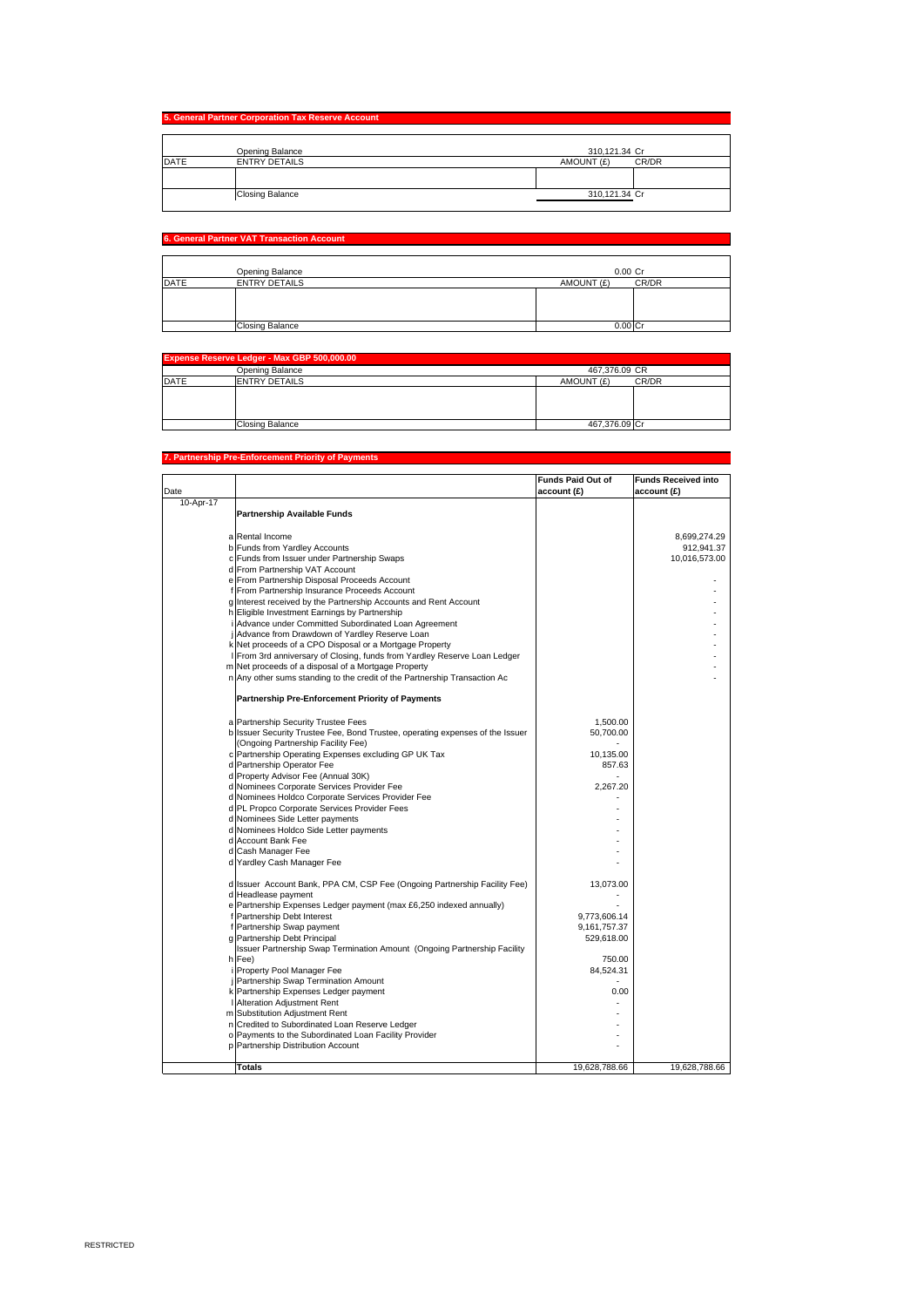|             | Opening Balance                           | 31.323.12 Cr     |       |
|-------------|-------------------------------------------|------------------|-------|
| <b>DATE</b> | <b>ENTRY DETAILS</b>                      | AMOUNT (£)       | CR/DR |
| 10-Apr-17   | <b>Issuer Swap</b>                        | 854,815.63 Cr    |       |
| 13-Jan-17   | Partnership Swap                          | 854,815.63 Dr    |       |
| 13-Jan-17   | Partnership Debt                          | 10,303,224.14 Cr |       |
| 13-Jan-17   | Ongoing Fee (minus issuer profit portion) | 63,773.00 Cr     |       |
| 13-Jan-17   | Expenses                                  | 63,773.00 Dr     |       |
| 13-Jan-17   | <b>Notes</b>                              | 10,303,224.14 Dr |       |
| 13-Apr-17   | <b>Issuer Profit</b>                      | 750.00 Cr        |       |
|             |                                           |                  |       |
|             | <b>Closing Balance</b>                    | 32,073.12 Cr     |       |

#### **9. Issuer Pre-Enforcement Priority of Payments**

|           |                                                        | <b>Funds Paid Out of</b> | <b>Funds Received into</b> |
|-----------|--------------------------------------------------------|--------------------------|----------------------------|
| Date      |                                                        | account (£)              | account (£)                |
| 13-Apr-17 |                                                        |                          |                            |
|           |                                                        |                          |                            |
|           | <b>Issuer Available Funds</b>                          |                          |                            |
|           |                                                        |                          |                            |
|           | a Funds due to Issuer under Partnership Swap Agreement |                          | 9,161,757.37               |
|           | b Amounts due to Issuer in respect of Partnership Loan |                          | 10,367,747.14              |
|           | c Any amount due to Issuer under Issuer Swap Agreement |                          | 10,016,573.00              |
|           | d Interest Received by Issuer on Transaction Account   |                          |                            |
|           | e Eligible Investment Earnings                         |                          |                            |
|           |                                                        |                          |                            |
|           | <b>Issuer Pre-Enforcement Priority of Payments</b>     |                          |                            |
|           |                                                        |                          |                            |
|           | a Bond Trustee Fee                                     | 1.200.00                 |                            |
|           | a Issuer Security Trustee Fee                          | 1,500.00                 |                            |
|           | b Issuer Operating Expenses                            | 48,000.00                |                            |
|           | c Issuer/Issuer Holdco Corporate Services Provider Fee | 8.073.00                 |                            |
|           | c Paying Agent Fee                                     | 500.00                   |                            |
|           | c Account Bank Fee                                     | 750.00                   |                            |
|           | c Cash Manager Fee                                     | 3.750.00                 |                            |
|           | d Bond Interest                                        | 9.773.606.14             |                            |
|           | d Bond Principal                                       | 529,618.00               |                            |
|           | d Issuer Swap Provider                                 | 9,161,757.37             |                            |
|           | d Partnership Swap payment                             | 10,016,573.00            |                            |
|           | e Issuer Profit                                        | 750.00                   |                            |
|           | f Swap Subordinated Amounts                            |                          |                            |
|           | g Issuer Partnership Swap Termination Amount           |                          |                            |
|           | h Issuer Transaction Account                           |                          |                            |
|           | <b>Totals</b>                                          | 29,546,077.51            | 29,546,077.51              |

#### **10. Yardley Rent Acc**

|             | Opening Balance                    | $0.00$ Cr     |       |
|-------------|------------------------------------|---------------|-------|
| <b>DATE</b> | <b>ENTRY DETAILS</b>               | AMOUNT (£)    | CR/DR |
|             |                                    |               |       |
| 13-Jan-17   | SAVILLS (UK) LIMTED                | 5,972.70 Cr   |       |
| 20-Jan-17   | SAVILLS (UK) LIMTED                | 670.00 Cr     |       |
| 27-Jan-17   | SAVILLS (UK) LIMTED                | 670.00 Cr     |       |
| 27-Jan-17   | SAVILLS (UK) LIMTED                | 3,067.16 Cr   |       |
| 06-Feb-17   | SAVILLS (UK) LIMTED                | 37,944.04 Cr  |       |
| 10-Feb-17   | SAVILLS (UK) LIMTED                | 3.069.97 Cr   |       |
| 17-Feb-17   | SAVILLS (UK) LIMTED                | 1,966.88 Cr   |       |
| 24-Feb-17   | SAVILLS (UK) LIMTED                | 2,250.00 Cr   |       |
| 06-Mar-17   | SAVILLS (UK) LIMTED                | 28,372.11 Cr  |       |
| 13-Mar-17   | SAVILLS (UK) LIMTED                | 4,008.21 Cr   |       |
| 13-Mar-17   | SAVILLS (UK) LIMTED                | 8.942.35 Cr   |       |
| 23-Mar-17   | <b>Tesco Stores</b>                | 659,260.10 Cr |       |
| 24-Mar-17   | SAVILLS (UK) LIMTED                | 41,905.77 Cr  |       |
| 31-Mar-17   | SAVILLS (UK) LIMTED                | 88,585.50 Cr  |       |
| 07-Apr-17   | SAVILLS (UK) LIMTED                | 26,256.58 Cr  |       |
| 10-Apr-17   | To Partnership Transaction Account | 912,941.37 Dr |       |
|             |                                    |               |       |
|             |                                    |               |       |
|             |                                    |               |       |
|             | <b>Closing Balance</b>             | 0.00 Cr       |       |